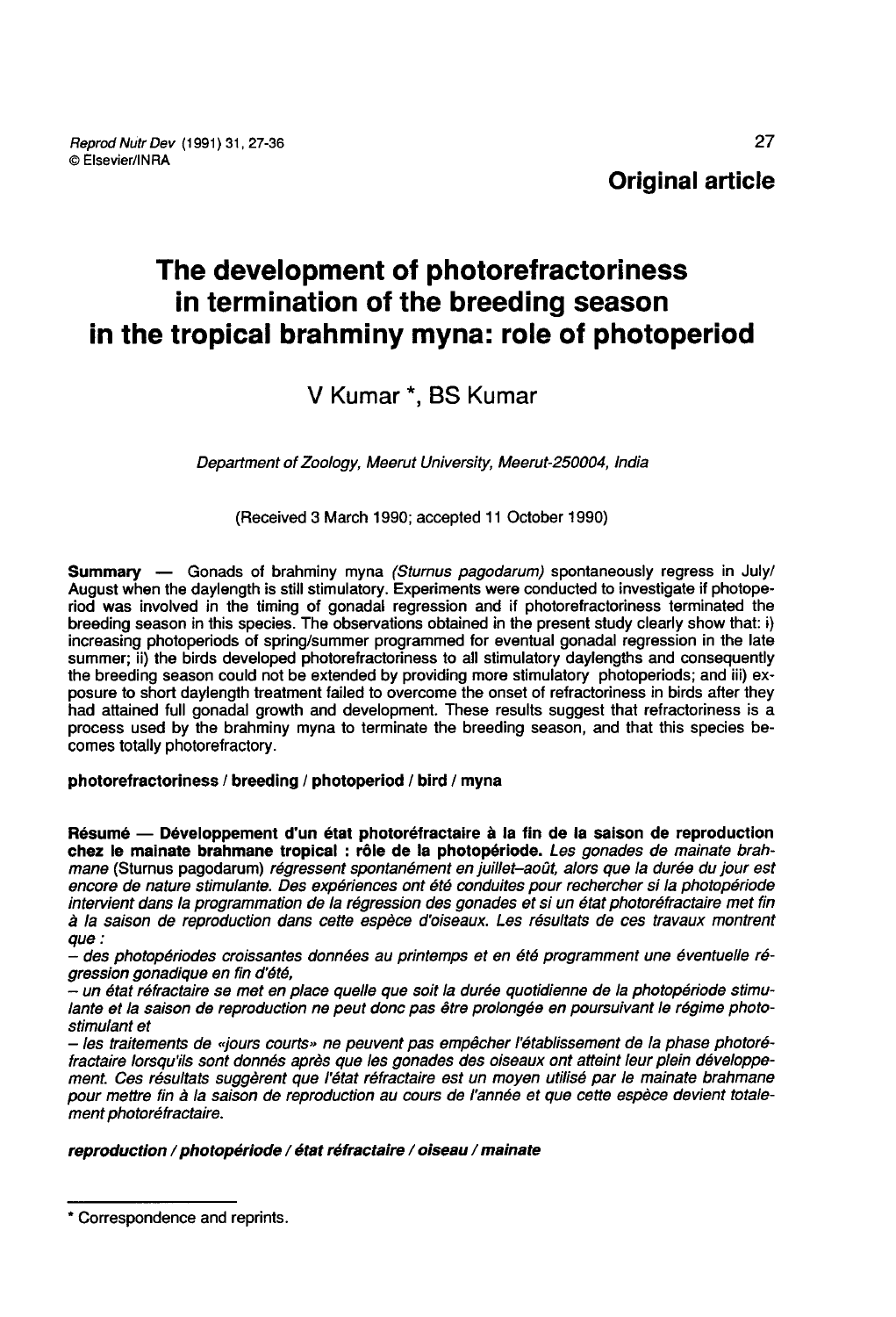# INTRODUCTION

In seasonally breeding animals, the breeding season is restricted to the optimum period for raising young, which varies widely to suit the ecological needs of each species. In most species of birds from temperate latitudes, in which reproduction usually begins some time during spring, the breeding season ends by the development of a state of refractoriness which results in spontaneous gonadal collapse and loss of response to stimulatory daylengths; once the birds are photorefractory, exposure for a time to short daylengths is necessary to render them photosensitive again (Murton and Westwood, 1977; Farner et al, 1983; Follett, 1984; Stokkan and Sharp, 1984; Nicholls et al, 1988). Similar results have been found in some spring/summer breeders that reproduce at high latitudes but overwinter in the tropics (Tewary and Kumar, 1982; Kumar and Tewary, 1983; Tewary and Tripathi, 1983).

In the tropics, breeding seasons among birds are spread out over the entire year and correspond to existent favourable conditions, but reproduction in individual species is essentially seasonal (for review see Chandola et al, 1983). A number of species breed during spring and summer, and some of them react to photoperiods similar to those of temperate species (Thapliyal and Tewary, 1964; Epple et al, 1972; Lewis et al, 1974; Thapliyal, 1981; Dittami and Gwinner, 1985; Gwinner and Dittami, 1984; Tewary and Tripathi, 1985; Tewary and Dixit, 1986). However, the mechanisms controlling the termination of the breeding season in these photosensitive species are divergent and remain controversial. While photorefractoriness is lacking in some long-day breeders (Thapliyal and Saxena, 1964; Miller, 1965; Epple et al, 1972; Lewis et al, 1974), a few birds are reported to undergo spontaneous gonadal regression under continuous long day-lengths (Lofts, 1962; Thapliyal, 1981; Tewary and Tripathi, 1985; Tewary and Dixit, 1986).

Therefore we sought to study the importance of refractoriness in the reproductive cycle of a subtropical spring/summer breeder, the brahminy myna (Sturnus pagodarum), which is a widely distributed resident species in India. It has a distinct annual gonadal cycle with breeding periods varying according to the locality, between March and August (Ali and Ripley, 1972). At Meerut, India (latitude 29 ° 1 N; longitude 77.45' E), the gonads begin to recrudesce in March/April when daylengths increase  $(= 12-13 \text{ h})$ , and reproduction ends in July/August when daylengths decrease  $(= 13.7-13 h)$  but are still longer than the inductive photoperiods. Under laboratory conditions long daily photoperiods (14-16 h) induce a gonadal growthinvolution cycle within 3-4 months, but not during sexually quiescent periods (Kumar, 1988; unpublished observations). This indicates that in brahminy myna the end of the breeding season is marked by spontane ous gonadal regression as well as by failure to respond to further photoperiodic stimulation, similar to temperate species, including European starlings of the same genus (for refractoriness in starlings, see in particular Dawson and Goldsmith, 1983; Dawson et al, 1985; Dawson, 1987; Nicholls et al, 1987).

The present experiments were designed to determine whether refractoriness was a process used by the brahminy myna to terminate its breeding season. We also investigated whether: i), the breeding season could be extended by exposure to stimulatory photoperiods before the onset of gonadal regression; and ii) responsiveness to long photoperiods could be maintained by the short-day treatment when the birds had attained full gonadal maturation.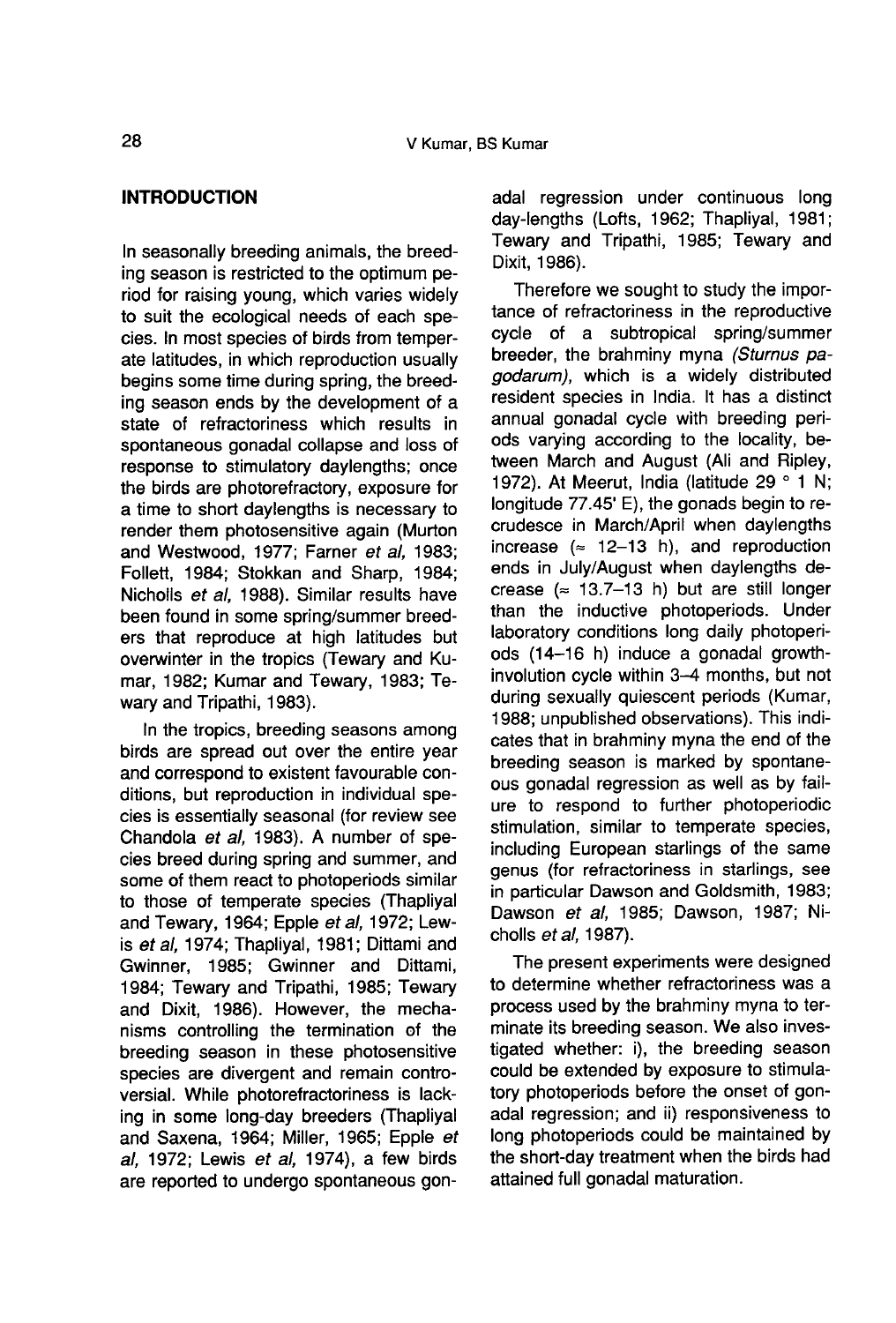# MATERIALS AND METHODS

In the present study, we used wild birds caught and kept in an outdoor aviary at Meerut. At Meerut (29 °N), seasonal variations in official daylength (measured from the onset of official dawn to the end of official dusk) occur between the shortest daylength of 11 h 05 min (22nd December) and the longest daylength of 14 h 57 min (23 June); this includes 24-28 min of morning and evening official twilight periods. The birds were acclimatized to indoor laboratory conditions for 15 d before experimentation. During artificial photostimulation in the different photoperiods of series I-III, the birds were held in lightproof chambers lit by fluorescent tubes at ods of series I–III, the<br>lightproof chambers lit b<br>an intensity of  $\approx 300$  lux.

All birds were provided food and water ad libitum. Periodic observations of the gonads were made by laparotomy. In males, the dimensions of the left testis and in females, the diameter of the largest ovarian follicle were recorded. Testicular volume was calculated from  $4/3 \pi$  ab<sup>2</sup> where a and b denoted half the long and short axes, respectively. In females, an unstimulated ovarian follicle was rated as 0.3 mm in diameter to make the observations statistically comparable. In this study, we chose the testicular volume (TV) in males and the diameter of the largest ovarian follicle (FD) in females as indexes of the photoperiodic effects on reproductive activity since increase in the size of the gonads over a period of time, as a function of photoperiodic stimulation, reflects the summation of the gametogenetic changes involving at least LH, FSH and androgens (Lofts and Murton, 1973; Lofts et al, 1973; Lofts, 1975). Further, ovarian follicles develop in 2 phases (an initial slow growth phase followed by a phase of rapid or exponential growth) and so the measurement of the larg est follicle indicated the response of the ovarian follicle of the prospective clutch which was ready to mature (Farner and Lewis, 1971).

# Experimental design

# Series I

This series determined the relationship between the onset of photorefractoriness and daylength. Two experiments were performed. In experiment I, which began on 4 May, 1989, a group  $(n = 6)$  of male and female birds were placed in continuous light (LL, 24 L:0 D), long photoperiods (LDL, 16 L:8 D) and normal daylengths (NDL) for 120 d: the latter served as controls. Monthly observations on TV and FD were carried out.

Experiment II commenced on 6 August 1989 when gonadal regression had begun (fig 2). It thus differed from the above experiment regarding reproductive status of the birds. We examined simultaneous changes at 10-d intervals in the gonads of groups  $(n=6 \text{ each})$  of male birds, held in NDL and LDL for 30 d to ensure the effect of LDL on the onset and progress of gonadal regression.

# Series II

This experiment, begun on 23 July 1989, determined whether the development of photorefractoriness and/or spontaneous gonadal regression in NDL birds could be delayed or deferred by shifting to the artificial photoperiods. At this time, the birds in nature were experiencing a daylength of  $\approx$  13.7 h (measured from sunrise to sunset and excluding twilight periods). Four groups, each consisting of 6 males and 6 females, were studied for 60 d. In group 1 (12 L  $\rightarrow$  LL), birds first experienced 12 L/12 D for 30 d and then LL for an equal period to determine if the shift to a lower photoperiod (12  $L$ ) 12 D) at that time would postpone eventual development of photorefractoriness. The birds in groups 2 and 3 (14 L or 16 L  $\rightarrow$  LL) were exposed to 14 U10 D or 16 U8 D on d 0-30, respectively, and then to LL on d 31-60; this procedure determined whether an additional increase in daylength would prolong the breeding season and prevent the onset of refractoriness. Group 4 was continuously maintained in LL to confirm the development of photorefractoriness in the brahminy myna. The change in gonad size measured at 30-d intervals was considered as an index of the development of refractoriness in the present study.

#### Series III

These experiments were carried out to determine whether exposure to short daylengths (8 U16 D) for 9 wk (a period of exposure which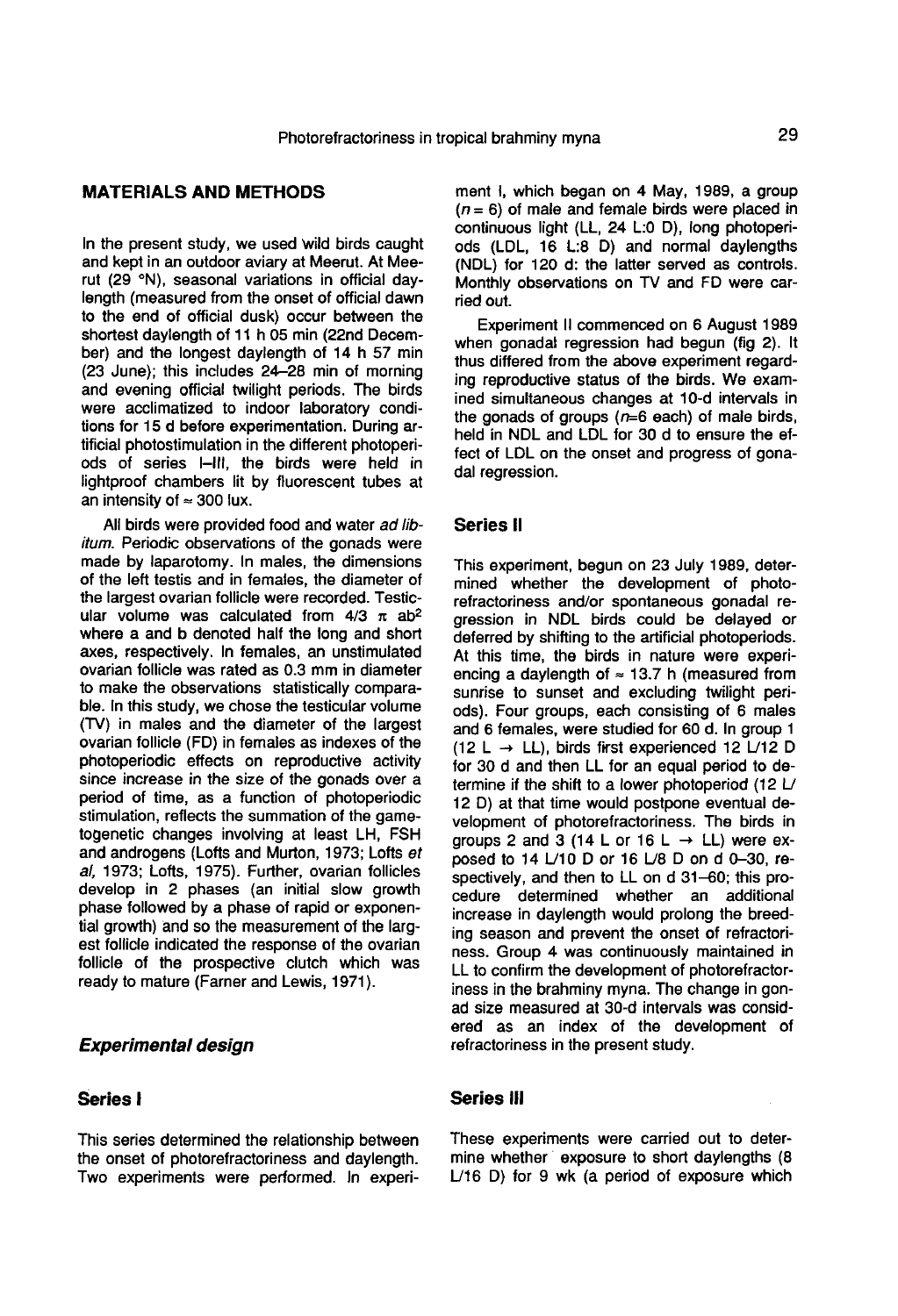otherwise enabled regressed brahminy myna to regain photosensitivity at a time when the birds had attained full growth and gonad development) could prevent the development of photorefractoriness. In other words, would a shortday treatment enable reproductively mature birds to remain responsive to stimulatory photoperiods. On 20 May 1989, 4 groups  $(n=6)$  of male and 3 groups  $(n=6)$  of female birds were transferred to 8 L:16 D for 63 d and examined at monthly intervals; at that time they had fully developed gonads (TV =  $\approx$ 240.00 mm<sup>3</sup>; FD =  $\approx$ 1.50 mm). At the end of short-day exposure all the birds had fully regressed gonads (average T.50 mm). At the end of short-day exposure all<br>the birds had fully regressed gonads (average<br>TV = 0.49-0.80 mm<sup>3</sup>; average FD = 0.35 mm).<br>Subsequently, the males were transferred to 12 Subsequently, the males were transferred to 12 L, 14 L, 16 L and LL and males the females to 12 L, 16 L and LL for a total duration of 90 d. However, after 60 d the birds in 12 L and 14 L were shifted to LL to determine photosensitivity. A control group ( $n=6$ ) was kept on NDL to demonstrate the rate of natural gonadal regression during the time of year covered by the experi ment.

A few birds (one bird in each series II group, and 2 birds in series 111) died during the course of investigation, and their data were excluded from the statistical analysis. The mean and standard errors of the data were computed. The data were subjected to analysis of variance, ANOVA (Sokal and Rohlf, 1973), followed by Duncan's multiple range test, DMRT (Duncan, 1955), at 5% and 1% levels.

#### RESULTS

#### Series I

When exposed to LL and LDL during the early reproductive phase (first week of May) stimulated males regressed in LL  $(P < 0.001)$ , but not in LDL within 30 d; in fact, LDL birds maintained enlarged testes until d 30 (fig 1A). The females responded in a similar manner but no significant regression was found in ovarian follicles of LL birds on d 30 (fig 1B). However, fully regressed gonads  $(P < 0.001$ , ANOVA;  $P < 0.01$ . DMRT) were found in all birds in both treatment-groups by d 60 (fig 1); the birds remained gonadally regressed until the end of the experiment. In NDL, the birds had active gonads until d 60 (early July) after which they underwent regression. Fully regressed  $(P < 0.001$ , ANOVA) testes and ovaries were found in NDL birds on d 120, in early September  $(fia 1A, B)$ .

The data from the second experiment (fig 2) reveal that transfer to LDL at the time when the gonads had begun to regress had no effect on the rate of gonadal



Fig 1. Gonadal response in brahminy myna transferred from NDL to continuous light (LL) and long daily photoperiods, LDL (16:8 D) in the first week of May and maintained for 4 months on this schedule. Each circle represents the mean for data on a group of birds; the vertical bar indicates limits of the standard error.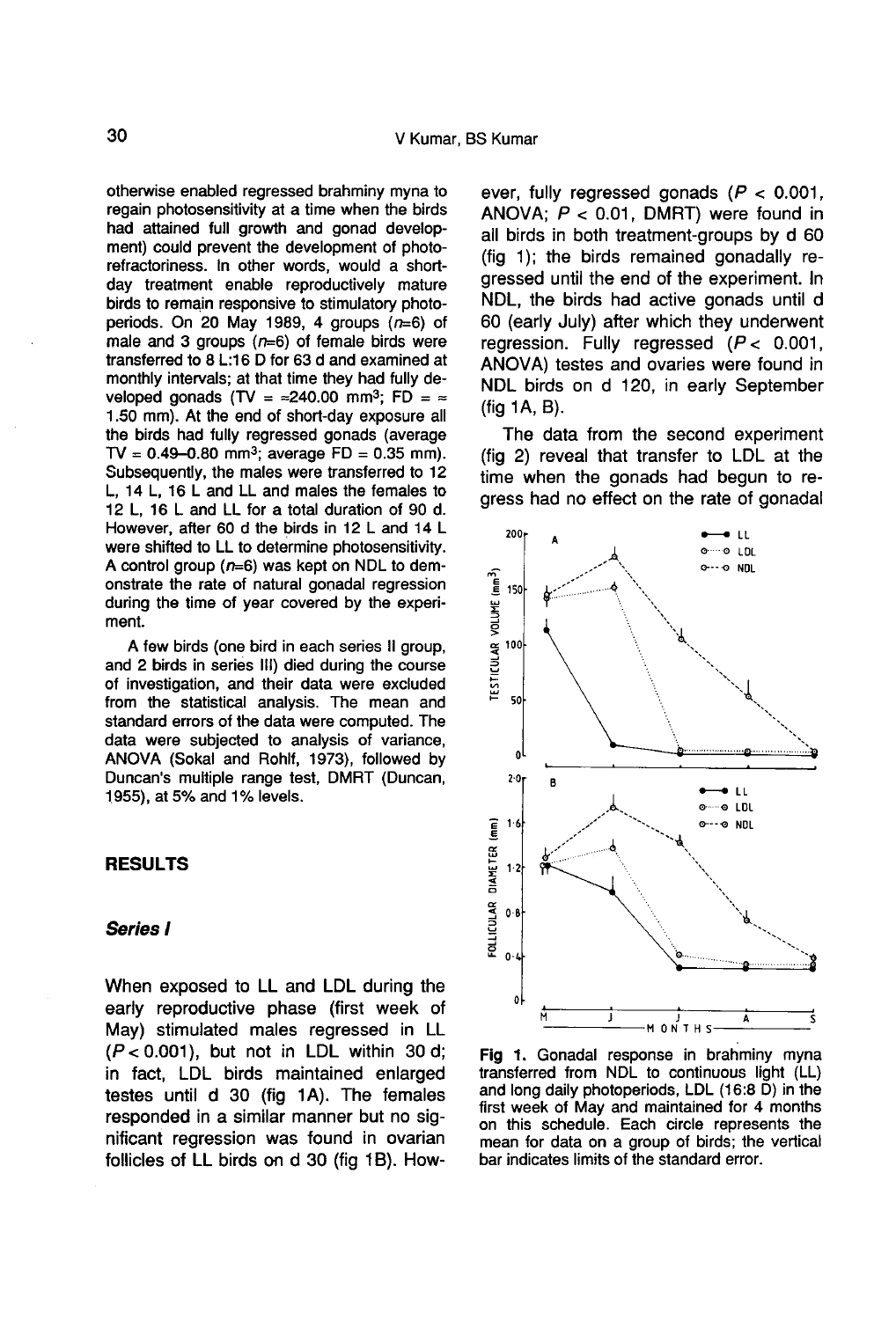

Fig 2. The changes in testicular volume at 10-d-intervals in groups of brahminy myna kept in LDL, 16 L:8 D (A) and NDL (B) for 30 d from the first week of August. Open circles represents individual data; solid circles indicate the mean for the group. Gonadal regression trend is shown by a curved line which eventually becomes horizontal between the last 3 mean points.

regression (cf figs 1A, 2A). Fully regressed testes were found in LDL birds by d 10 (fig 2A). The following observations (d 20 and 30) revealed fully involuted testes in NDL as well as in LDL groups.

# Series II

The results from this series (fig 3) confirm that the change in daylength had no effect on the reproductive cycle of brahminy myna at the.onset of gonadal regression. The gonads collapse  $(P < 0.001,$  ANOVA; to 12 L, 14 L, 16 L and LL. These birds re- $P < 0.01$ , DMRT) within 30 ( riad no enect<br>of brahminy<br>lal regression.<br>001, ANOVA;<br>d of exposure<br>hese birds remained gonadally regressed until the end of the experiment. A transfer of 12 L, 14 L and 16 L birds to 24 h light caused no renewed gonadal growth, indicating that the birds had become absolutely photorefractory.

#### Series III

The results are summarized in figure 4. As expected, short days caused complete gonadal regression ( $P < 0.001$ , ANOVA;  $P < 0.01$ , DMRT) at the time when birds experiencing natural daylengths had enlarged gonads (fig 4). Gonads of the shortday group of birds did not recrudesce on subsequent transfer for 60 d to 12 L or 14 L (fig 4A), except for a slight initiation in a few females in the 12 L (fig 4B). The transfer of these birds to LL for 30 d also failed to cause gonadal growth (fig 4). On the other hand, the testes of a few birds in the group were slightly stimulated in 16 L and LL, although the average TV for the group was never statistically different (fig 4A). However, the females in these treatment groups exhibited ovarian development ( $P < 0.01$ , DMRT; fig 4B). These partially stimulated birds became fully stimulated regressed after the next 30 d (fig 4).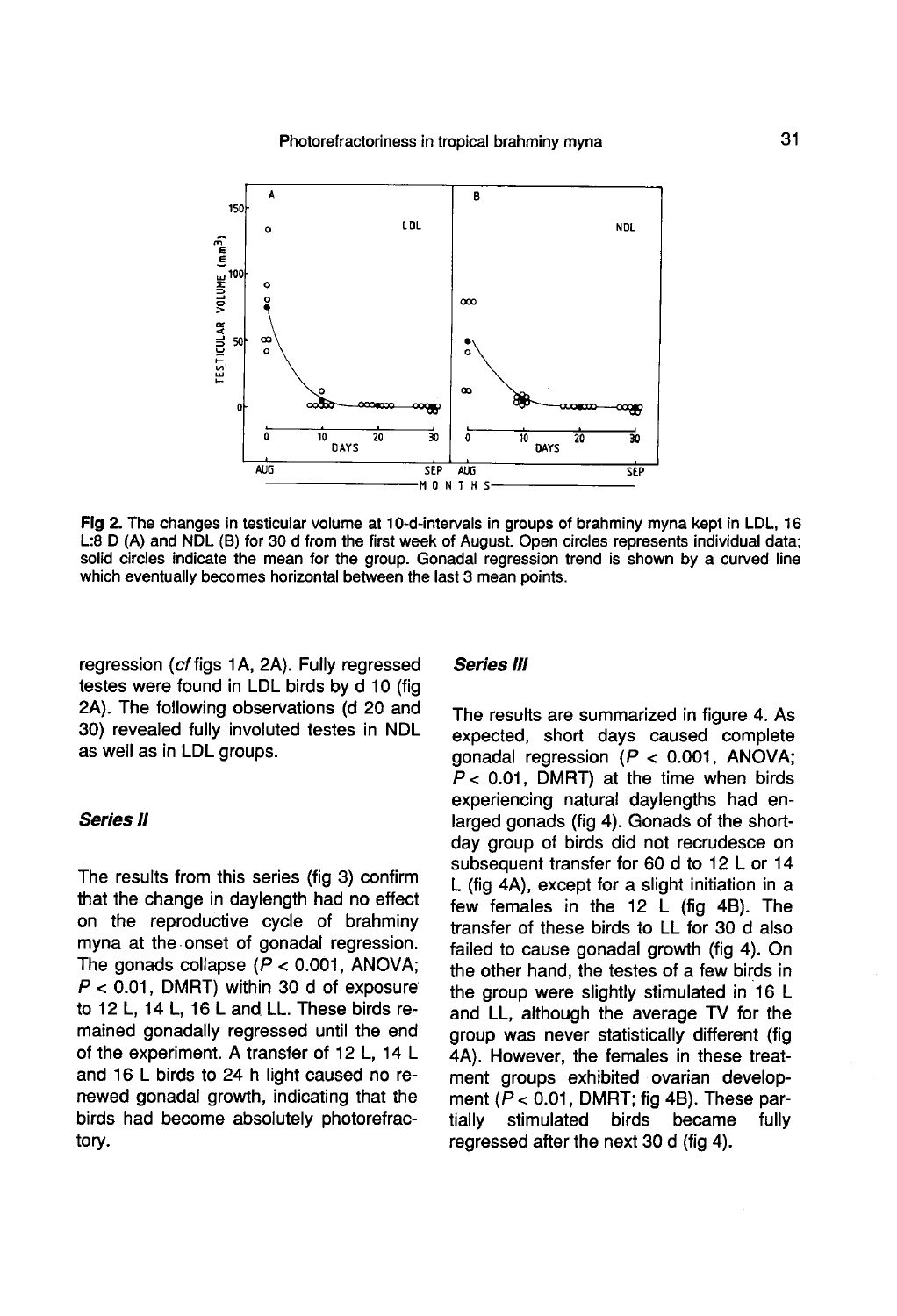

Fig 3. Gonadal regression in brahminy myna exposed for 60 d to different photoperiods (12 L. 14 L, 16 L and LL) from 23rd of July. The birds were examined at 30-d intervals. The first measurement was made 1 day prior to experimentation. A higher 24 L group in males and lower 12 L group in females was found incidentally due to random grouping and the inclusion of a few birds with large or small gonads. Note that this was the time of onset of gonadal regression. Circles and vertical bars represent mean data and standard error respectively for a group of birds. Note that 12 L, 14 L and 16 L groups were transferred to LL on d 30.

## **DISCUSSION**

Results of the present study (figs 1-4) confirm that in brahminy myna the breeding season is terminated by a state of photorefractoriness which develops after attainment of full gonadal maturation. The data from the series I experiments provide evidence that the timing of the onset of re-



Fig 4. Photoresponse of male (A) and female (B) brahminy myna subjected to short days (8) L:16 D) for 60 d from the third week of May and subsequently transferred to different photoperiods (12 L, 14 L, 16 L and 24 L) for 90 d. Small arrows (1) pointing towards September data indicate the transfer of  $12 L$  and  $14 L$  groups to LL. Each circle represents mean data for the groups examined and vertical bars denote standard error. The data for an NDL group of birds are is represented by solid triangles and indicate the gonadal regression trend in nature.

fractoriness can be modified by exposure to longer daylengths; birds in LDL regressed later than those in LL, but earlier than NDL birds (fig 1). Also, as in other photoperiodic species exhibiting refractoriness (Wolfson, 1959; Storey and Nicholls, 1976; Harris and Turek, 1982; Dawson and Goldsmith, 1983), the time taken to undergo spontaneous gonadal regression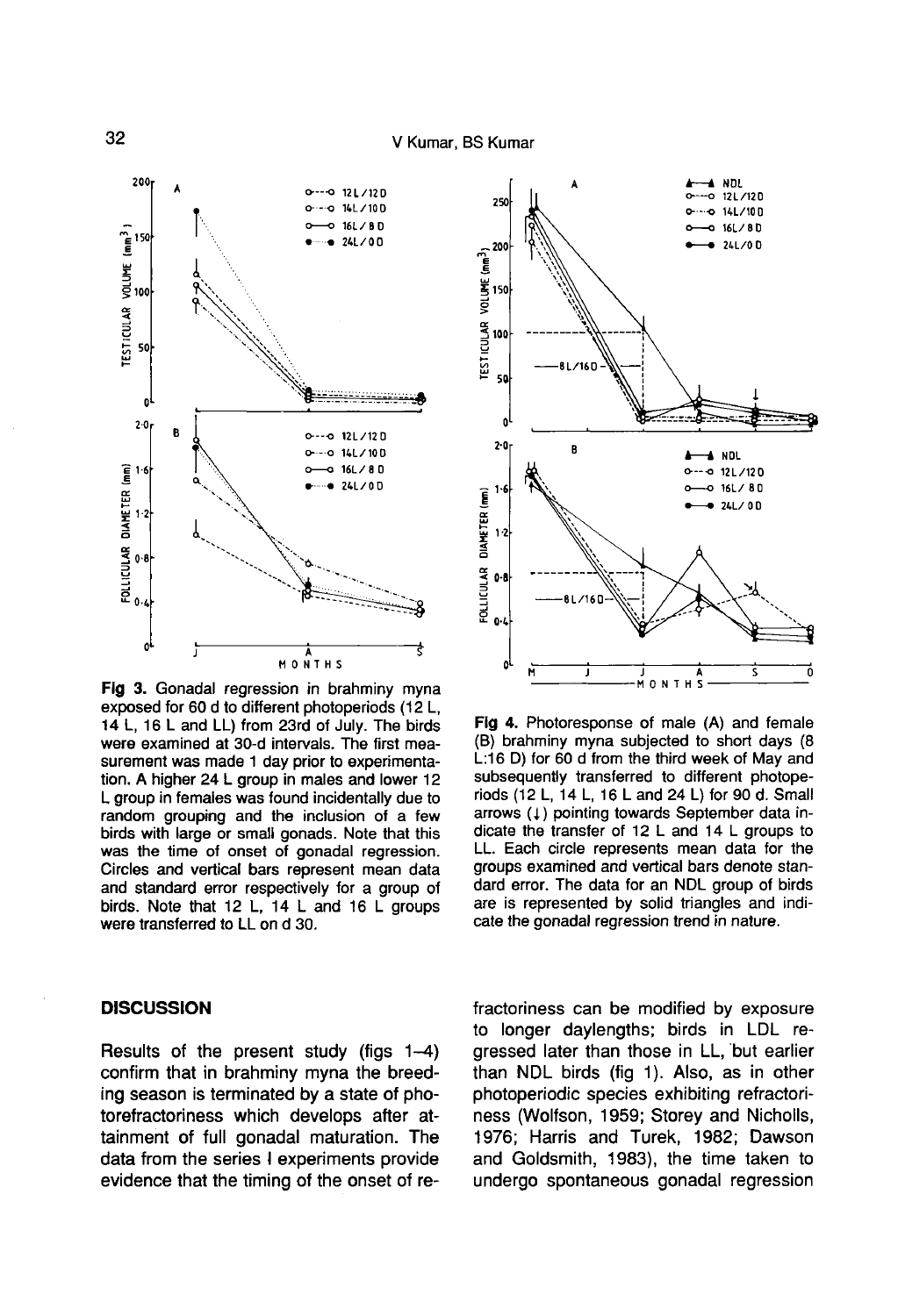in brahminy myna appeared to be an inverse function of the duration of the daylength experienced, once the period of minimum daily photoperiod inducing refractoriness was exceeded. In other words, the development of refractoriness was hastened by exposure to long photoperiods; the longer the photoperiods, the sooner the birds became photorefractory. However, this was true when the birds were exposed to long daylengths at the time of full gonadal maturation (cf figs 1A and 2). The data in experiment II (fig 2) indicate that exposure to LDL at the onset of gonadal regression had no effect whatever on the rate of gonadal regression.

Experiments in series II confirm that the loss of response to photoperiods during the late reproductive period was absolute, since exposure to any stimulatory photoperiods in late July did not extend the breeding season in this species. This is inconsistent with the findings on some findings photoperiodic birds and mammals (house sparrow: Vaugien, 1955; duck: Assenmacher and Tixier-Vidal, 1962; house finch: Hamner, 1968; quail: Robinson and Follett, 1982; ewe: Malpaux et al, 1988), showing that the natural breeding season can be prolonged by providing further photoperiodic stimulation shortly before regression or anestrus sets in.

Since exposure of gonadally-regressed birds to 24 h light caused no renewed growth (figs 1, 3 and 4), this species becomes, by definition, totally photorefractory. The refractoriness that developed in the brahminy myna thus resembles that<br>described in white-crowned sparrows described in white-crowned (Sansum and King, 1976), starlings (Bissonnette and Wadlund, 1932; Dawson et al, 1985, 1986; Nicholls et al, 1987), willow ptarmigan (Stokkan and Sharp, 1984) and Svalbard ptarmigan (Stokkan et al, 1986). It is also comparable to the loss of response under long photoperiods (15 L or

LL) observed in a few palaeoarctic-Indian migrants overwintering in India (Emberiza melanocephala; Tewary and Kumar, 1982; Kumar and Tewary, 1983; E bruniceps: Prasad and Tewary, 1982; Tewary and Tripathi, 1983); however, the issue of absolute or relative refractory period has not been examined in these species.

Series III provides evidence for the involvement of the photoperiod in the development of photorefractoriness. It is known that short daylengths are used to terminate photorefractoriness and ensure photosensitivity in long daylength breeding species. In a separate study, we have observed that the gonads of brahminy myna exposed to 8 L or 9 L for 2-4 months from February/March were stimulated within 3 d of transfer to LDL, and that this treatment ensured photosensitivity in the postreproductive regressed individuals (unpublished observations). In the present study, birds exposed to 8 L since the third wk of May failed to respond when subjected to 12 L or 14 L for 60 d and subsequently to LL for 30 d. Although a short subsequent gonadal cycle, like that in golden-crowned sparrows (Turek, 1975), was induced in females of 16 L and LL groups, only 1 or 2 birds of the 16 L and LL male groups showed slightly initiated testes. The difference between the 2 sexes in this experiment in response to photostimulation could be attributed to the reproductive status of the birds at the time when they were shifted to 8 L. Since the ovary matures after the testis, it is possible that the females were not fully reproductively mature when transferred to 8 L. Further, it is not possible to ascertain at present whether partial response in a few birds in some groups was because 8 L prevented the development of full photorefractoriness, or whether, having become photorefractory, the birds were<br>then rendered partially photosensitive then rendered partially again as a result of 8 L treatment.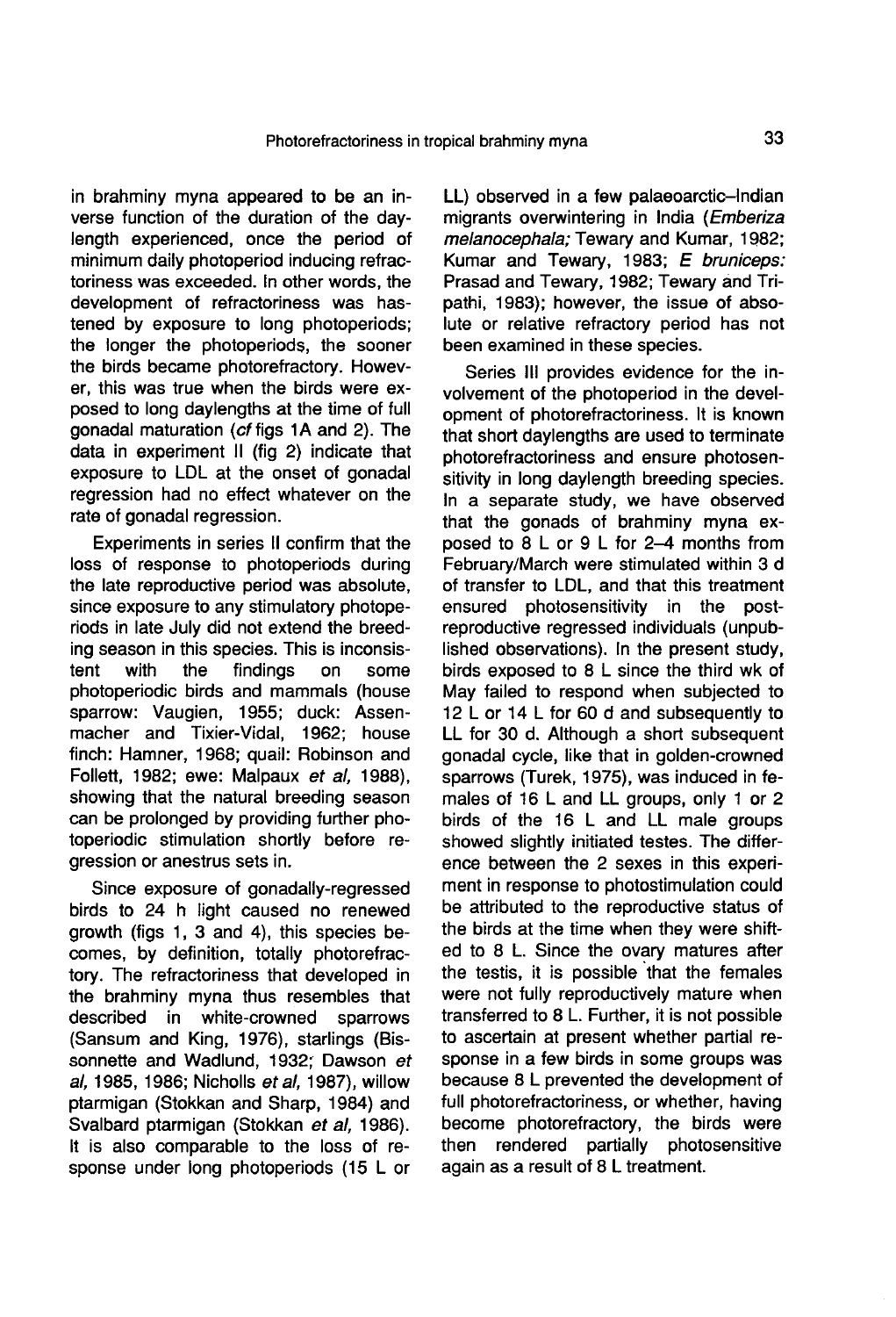An interesting observation is that LDL maintained gonadal growth (at least for 30 d) in birds which were exposed to LDL in early May (fig 1), but not in late July (fig 3) or early August (fig 2). In addition, 8 L rendered full photosensitivity in February/ March, but not in late May (fig 4). This suggests that birds will not enter a photorefractory state unless they have attained full gonadal maturation, and that the development of photorefractoriness becomes inevitable before gonadal regression. This raises the possibility that in brahminy myna in nature, spring/summer daylengths not only induce gonadal development, but also program for spontaneous gonadal regression in late summer. Whether photorefractoriness is fixed by daylengths experienced before the gonads have attained maximal growth (Moore et al, 1983), or whether it is fixed by the daylength available at the end of gonadal growth as in starlings (Falk and Gwinner, 1988), has to be further investigated. However, these observations indicate that brahminy myna has its own endogenous program for a gonadal growth-involution cycle which can be modified by environmental photoperiods. While longer photoperiods hasten gonadal growth and onset of refractoriness during early gonadal growth phase, the breeding season is not prolonged once the gonads have matured.

Our findings are not in agreement with those on the responses of some other tropical photoperiodic species. For instance, in low-latitude Ploceus philippinus (Thapliyal and Saxena, 1964; Singh and Chandola, 1981) and Zonotrichia capensis (Miller, 1965; Epple et al, 1972; Lewis et al, 1974) the transition from breeding to regression is not associated with loss of response to the inductive  $(≥ 15 h)$  daily pho-<br>toperiods, which under laboratory toperiods, which under laboratory conditions induce gonadal development during sexually quiescent periods and

keep the gonads active for a long time or indefinitely. However, a seasonal decline in photosensitivity to LDL and loss of response to only natural daylengths have been suggested in P philippinus at 25 °N (Singh and Chandola, 1982; Chakravorty and Chandola-Saklani, 1985). Not withstanding, spontaneous gonadal regression under LDL has been observed in tropical Acrilotheres tristis (Thapliyal, 1981) and Gymnorhis xanthocollis (Tewary and Tripathi, 1985; Tewary and Dixit, 1986), but it is not known if the regressed individuals respond on subsequent transfer to longer photoperiods or LL. Further, a brief photorefractory period observed in low-atitude Quelea does not resemble the temperate type of photorefractoriness, for it is dissipated spontaneously irrespective of the photoperiods (Lofts, 1962). The present findings therefore establish that the termination of the breeding season by absolute photorefractoriness also occurs in birds breeding in the tropics.

# ACKNOWLEDGMENTS

Financial assistance from the Department of Science and Technology is gratefully acknowledged. We thank both anonymous reviewers for critical comments and constructive suggestions.

# **REFERENCES**

- Ali S, Ripley SD (1972) Handbook of Birds in India and Pakistan. Oxford University Press, Delhi, vol 5, 160-162
- Assenmacher I, Tixier-Vidal A (1962) La réactivité à divers agents de l'axe hypophysetesticule du canard traité à l'extrême début de la «période réfractaire» du cycle sexuel. CR Seances Soc Biol (Paris) 156, 267-272
- Bissonnette TH, Wadlund AP (1932) Duration of testis activity of Sturnus vulgaris in relation to type of illumination. J Exp Biol 9, 339-350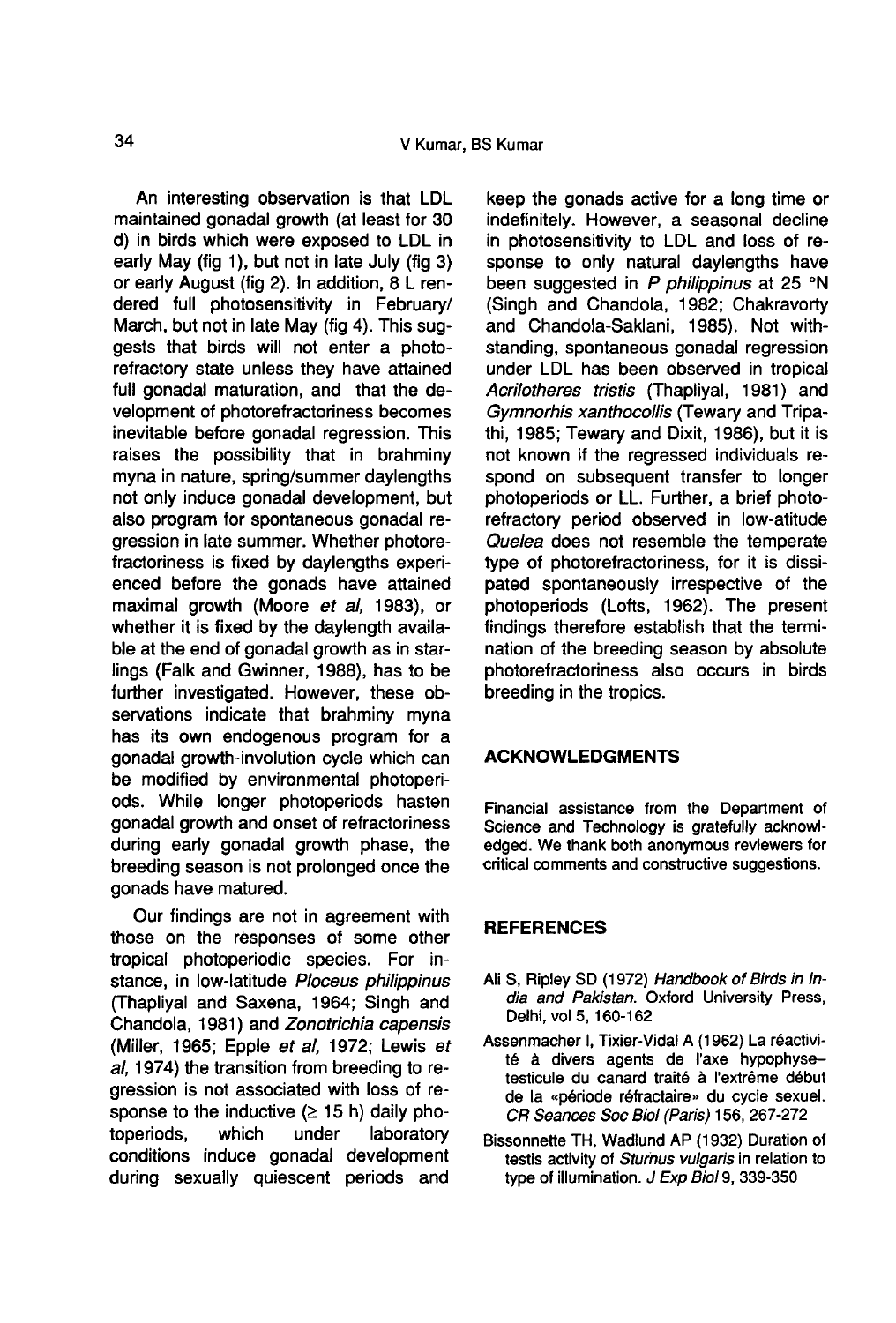- Chakravorty K, Chandola-Saklani A (1985) Termination of seasonal breeding in a weaver finch, Ploceus philippinus: role of photoperiod. J Exp Zoo1235, 381-386
- Chandola A, Saklani M, Bisht M, Bhatt D (1983) Reproduction strategies in birds of the tropics. In: Adaptations to Terrestrial Environments (Margaris NS, Arianoustou-Faraggitaki M, Reiter RJ, eds) Plenum Publishing Corp, 145-164
- Dawson A (1987) Photorefractoriness in Europe an starlings: critical daylength is not affected by photoperiodic history. Physiol Zool 60, 722-729
- Dawson A, Goldsmith AR (1983) Plasma prolac tin and gonadotropin during gonadal develop ment and the onset of photorefractoriness in male and female starlings (Sturnus vulgaris) on artificial photoperiods. J Endocrinol 97, 253-260
- Dawson A, Goldsmith AR, Nicholls TJ (1985) Development of photorefractoriness in intact and castrated male starlings (Sturnus vulgaris) exposed to different periods of long daylengths. Physiol Zool 53, 253-261
- Dawson A, Goldsmith AR, Nicholls TJ, Follett BK (1986) Endocrine changes associated with the termination of photorefractoriness by short daylengths and thyroidectomy in starlings (Sturnus vulgaris). J Endocrinol 110, 73-79
- Dittami JP, Gwinner E (1985) Annual cycles in the African stonechat Saxicola torquata axillaris and their relationship to environmental factors. J Zool (Lond) (A) 207, 357-370
- Duncan DB (1955) Multiple range and multiple F tests. Biometrics 11, 1-42
- Epple A, Orians GH, Farner DS, Lewis RA (1972) The photoperiodic testicular response of a tropical finch, Zonotrichia capensis coastaricensis. Condor 74, 1-4
- Falk H, Gwinner E (1988) Timing of photorefractoriness in the European starling: significance of photoperiod early and late in the reproductive cycle. Biol Reprod 39, 1004-1008
- Farner DS, Lewis RA (1971) Photoperiodism and reproductive cycles in birds. In: Photophysiology (Farner DS, Lewis RA, eds) Academic Press, NY, 325-370
- Farner DS, Donham RS, Matt KS, Moore MC, Wingfield JC (1983) The nature of photore-

fractoriness. In: Avian Endocrinology: Environmental and Ecological Perspectives (Mikami S, Homma K, Wada M, eds) JSSP Tokyo/Springer-Verlag, Berlin, 145-166

- Follett BK (1984) Birds. In: Marshall's Physiology of Reproduction (Lamming GE, ed) Churchill Livingstone, Edinburgh, 283-350
- Gwinner E, Dittami JP (1985) Photoperiodic responses in temperate zone and equatorial stonechats: a contribution to the problem of photoperiodism in tropical organisms. In: The Endocrine System and the Environment (Ishii S, Follett BK, Chandola A, eds) Springer-Verlag, Berlin, 279-294
- Hamner WM (1968) The photorefractory period of the house-finch. Ecology 49, 211-227
- Harris MO, Turek FW (1982) Photoperiodic control of the timing of testicular regression in white-throated sparrows. Gen Comp Endocrinol46, 124-129
- Kumar BS (1988) Photoperiodism in brahminy myna, Sturnus pagodarum (Gmelin); M Phil Dissertation, Meerut Univ Meerut
- Kumar V, Tewary PD (1983) Response to experimental photoperiods by a migratory bunting, Emberiza melanocephala. Ibis 125, 305-312
- Lewis RA, King JR, Farner DS (1974) Photoperiodic responses of a subtropical population of a finch (Zonotrichia capensis hypoleuca). Condor 76, 233-237
- Lofts B (1962) Photoperiod and refractory period of reproduction in an equatorial bird Quelea quelea. Ibis 104, 407-414
- Lofts B (1975) Environmental control of reproduction. Symp Zool Soc (Lond) 35, 177-197
- Lofts B, Murton RK (1973) Reproduction in birds. In: Avian Biology (Farner DS, King JR, eds) Academic Press NY, vol 3, 1-107
- Lofts B, Murton RK, Thearle RJP (1973) The effects of testosterone propionate and gonadotropins on the bill pigmentation and testes of the house-sparrow Passer domesticus. Gen Comp Endocrinol 21, 202-209
- Malpaux B, Robinson JE, Brown MB, Karsch FJ (1988) Importance of changing photoperiod and melatonin secretory pattern in determining the length of the breeding season in the Suffolk ewe. J Reprod Fertil 83, 461-470
- Miller AH (1965) Capacity for photoperiodic response and endogenous factors in the repro-